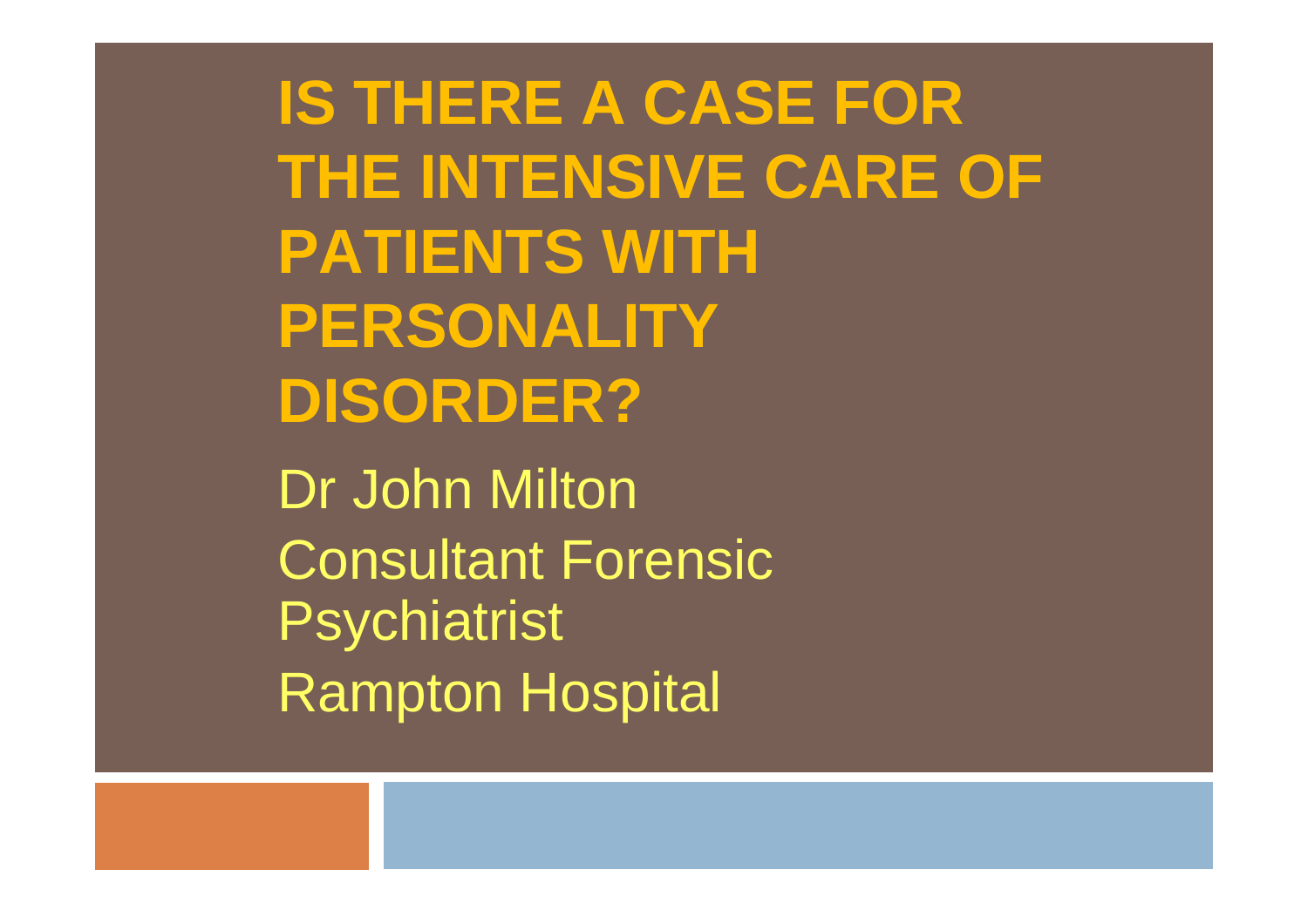# "Yes, sometimes.....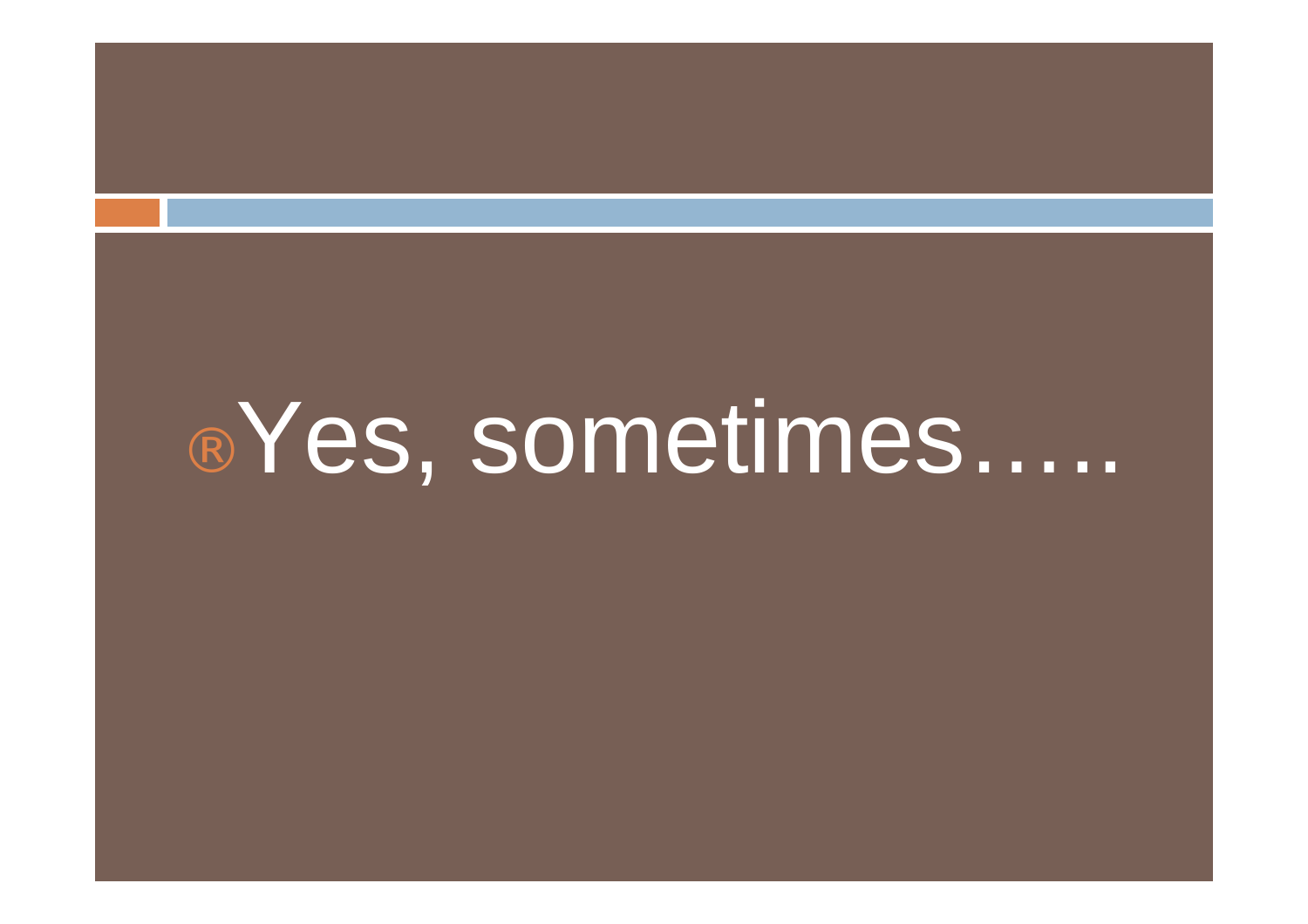## **Recognise this scenario?**

- ¨ **21 yr old Caucasian man, Mr PD**
- ¨ **Escalating crisis admission, now detained**
- ¨ **Offending hx, substance misuse but greater institutional problems**
- ¨ **Threats to self & others on open wards**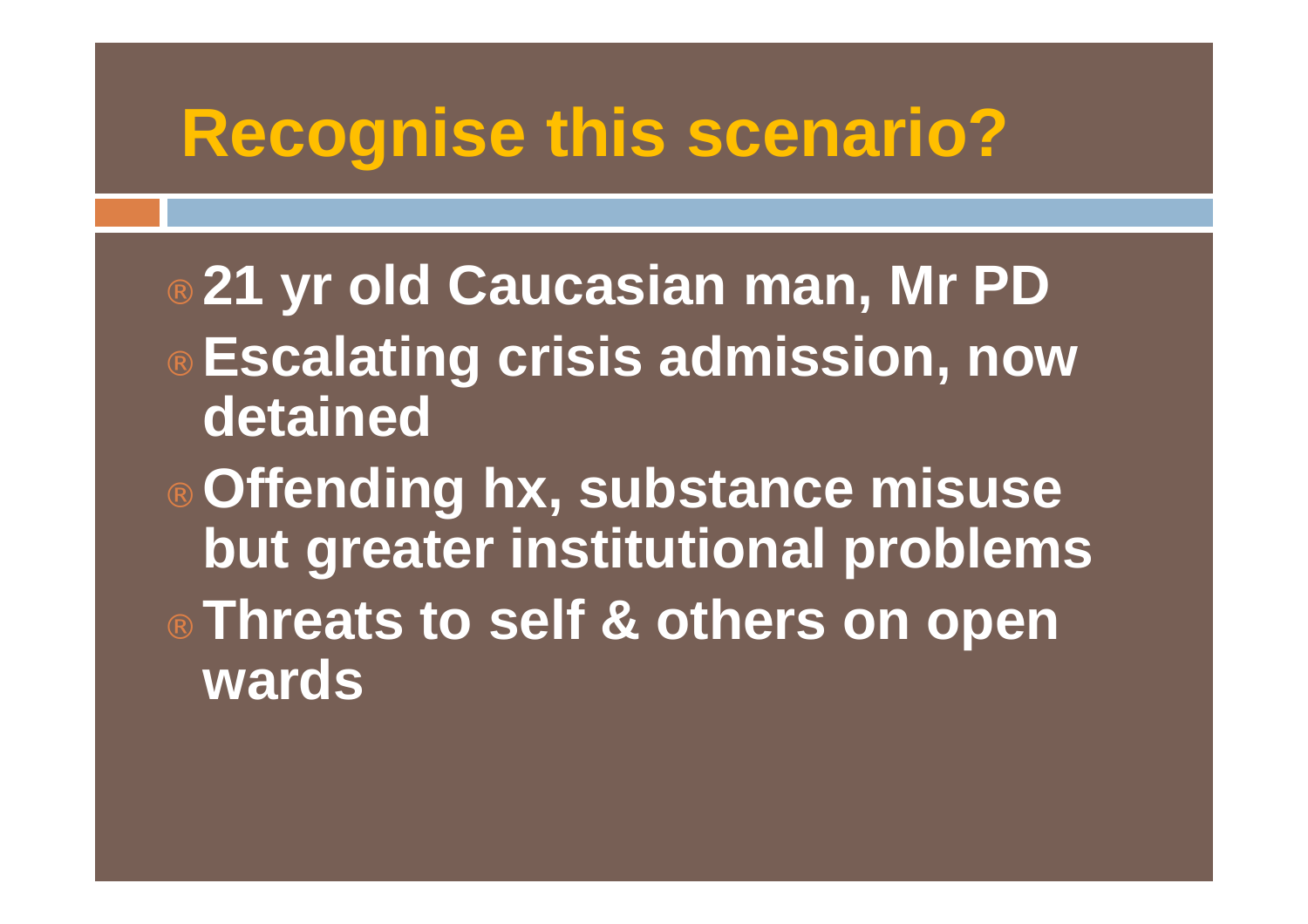# **Scenario continued**

- ¨ **Complains of 'voices' & paranoia but main issues are** 
	- ¤ **Impulsivity, emotional dysregulation (borderline PD)**
	- ¤ **Anti-authoritarian attitudes, difficult to supervise eg drugs (antisocial PD)**
	- ¤ **Unconvincing psychotic symptoms**
	- ¤ **Affecting ward milieu**
- ¨ **PICU referral/admission (late on a Friday afternoon..........)**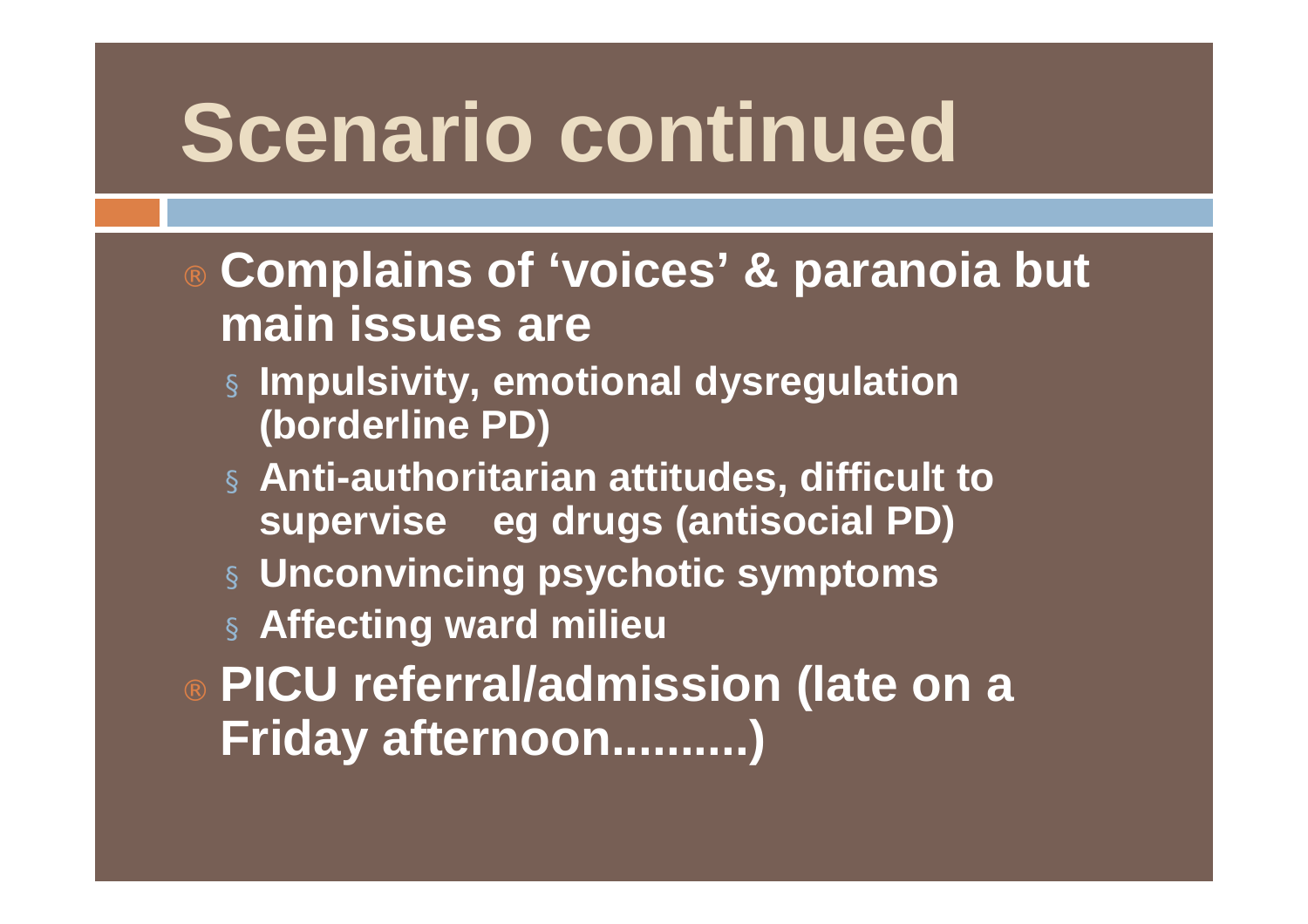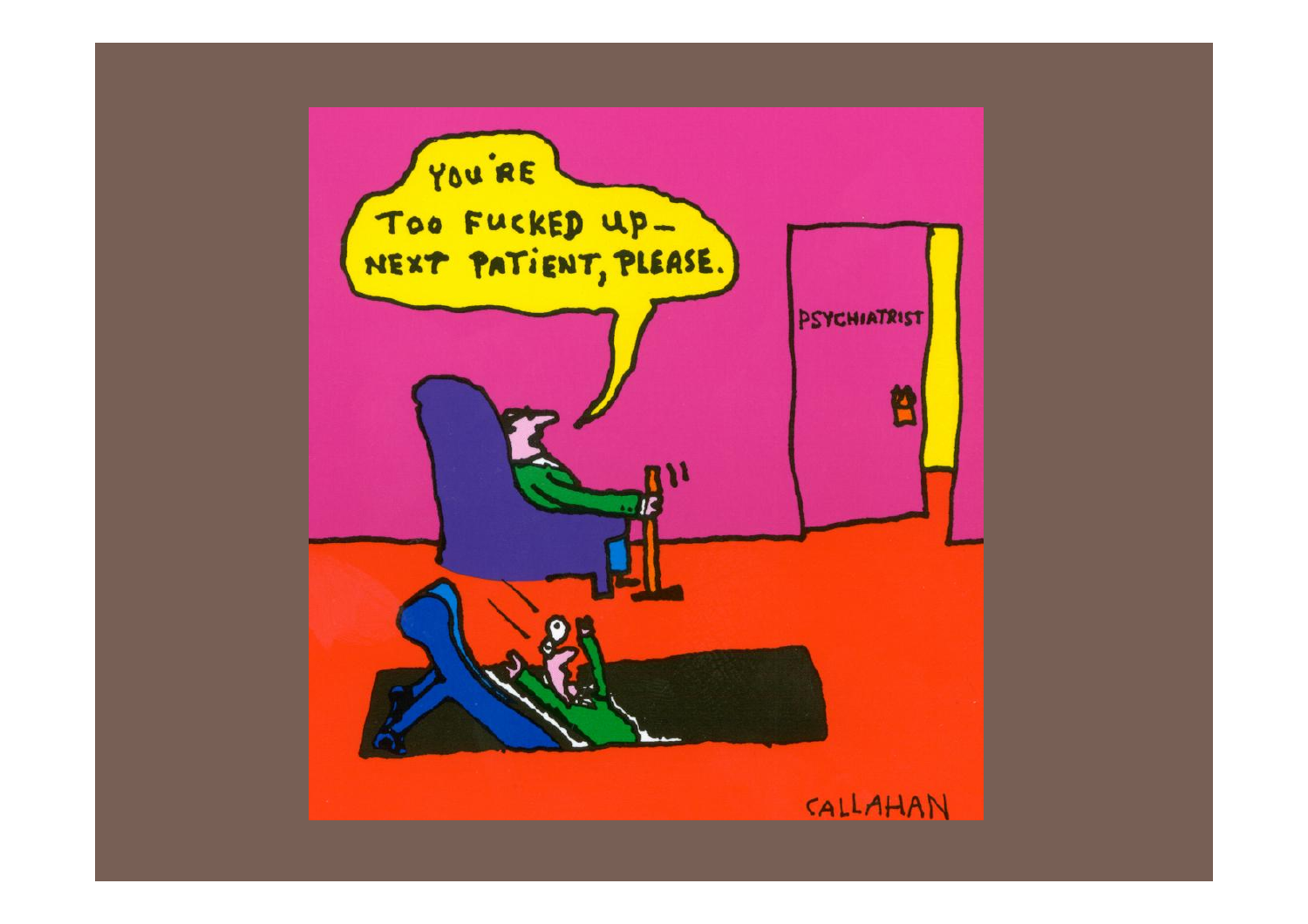#### **NHS**

**National Institute for Mental Health in England** 

: Personality disorder<br>No longer a diagnosis of exclusion

Policy implementation guidance for the development of services for people with personality disorder



mental health questions? ask NIMHE www.rents.ng.uk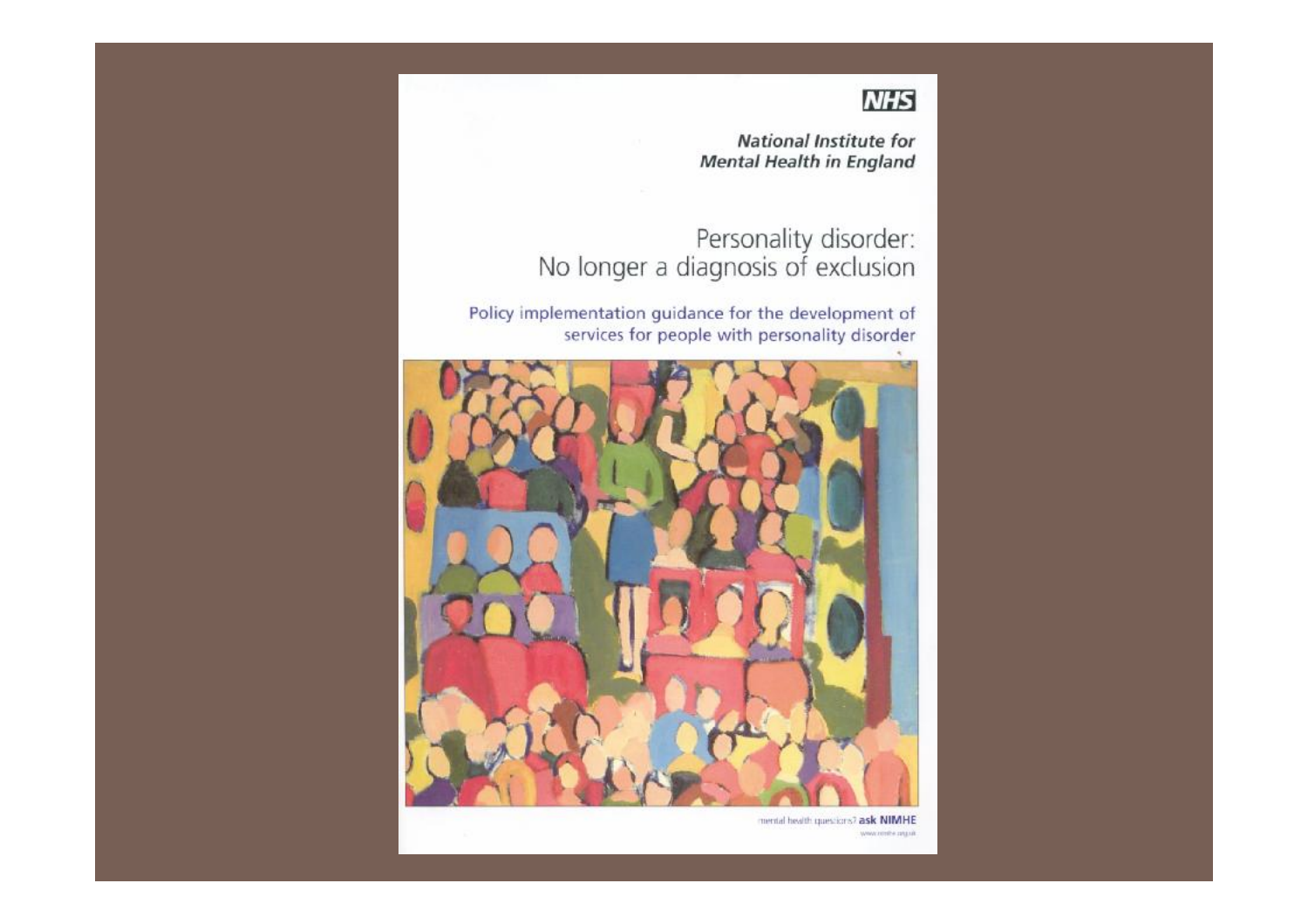# **Most PICUs**

¨ Rarely knowingly admit PD patients ¤ Yet PD co-morbidity high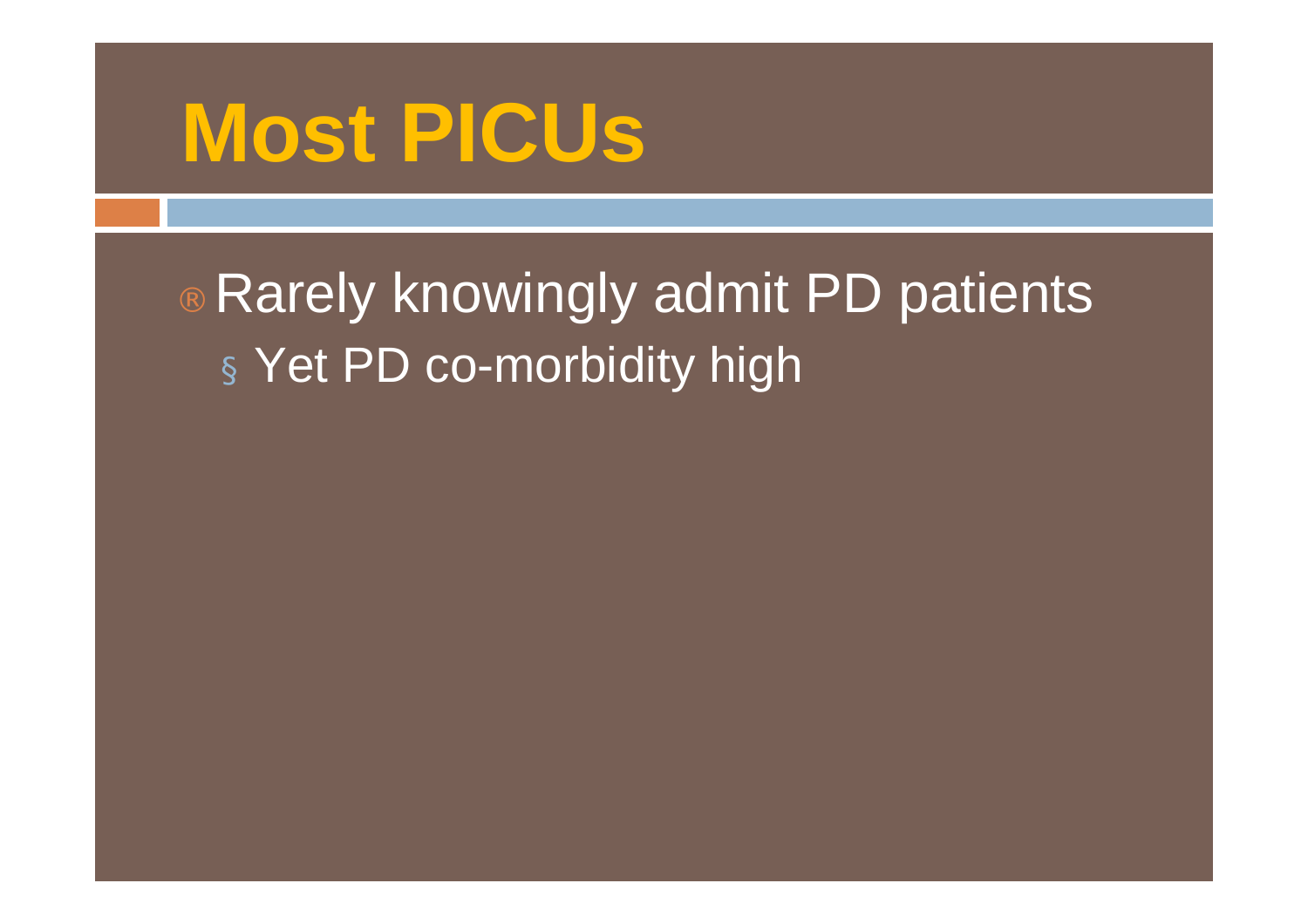## **How common?: prevalence of PD**

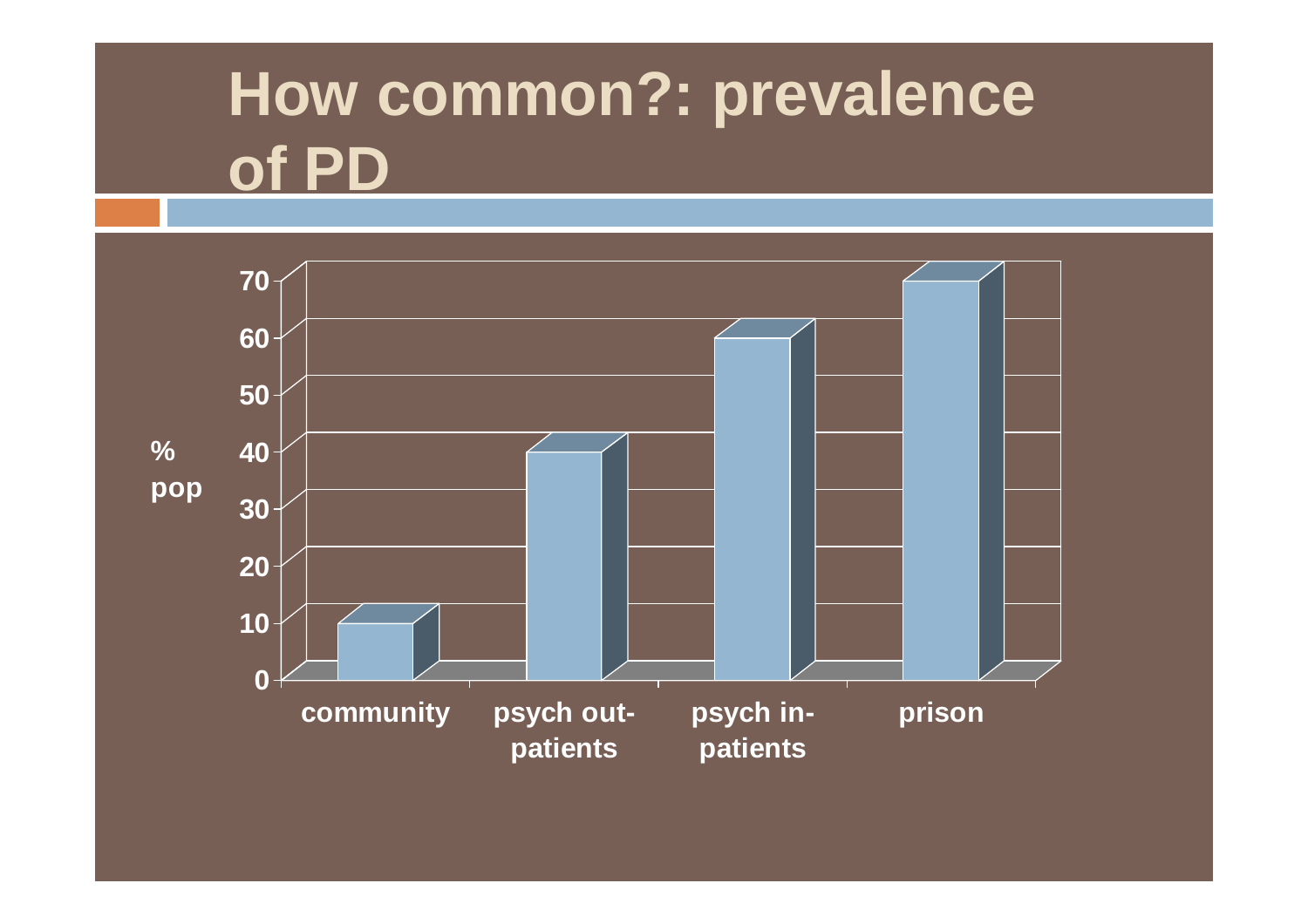# **Most PICUs**

- ¨ Rarely knowingly admit PD patients ¤ Yet PD co-morbidity high
- Don't believe they are set up to manage PD patients
- May have (unofficial) exclusion criteria to prevent (longer-term) admission of PD patients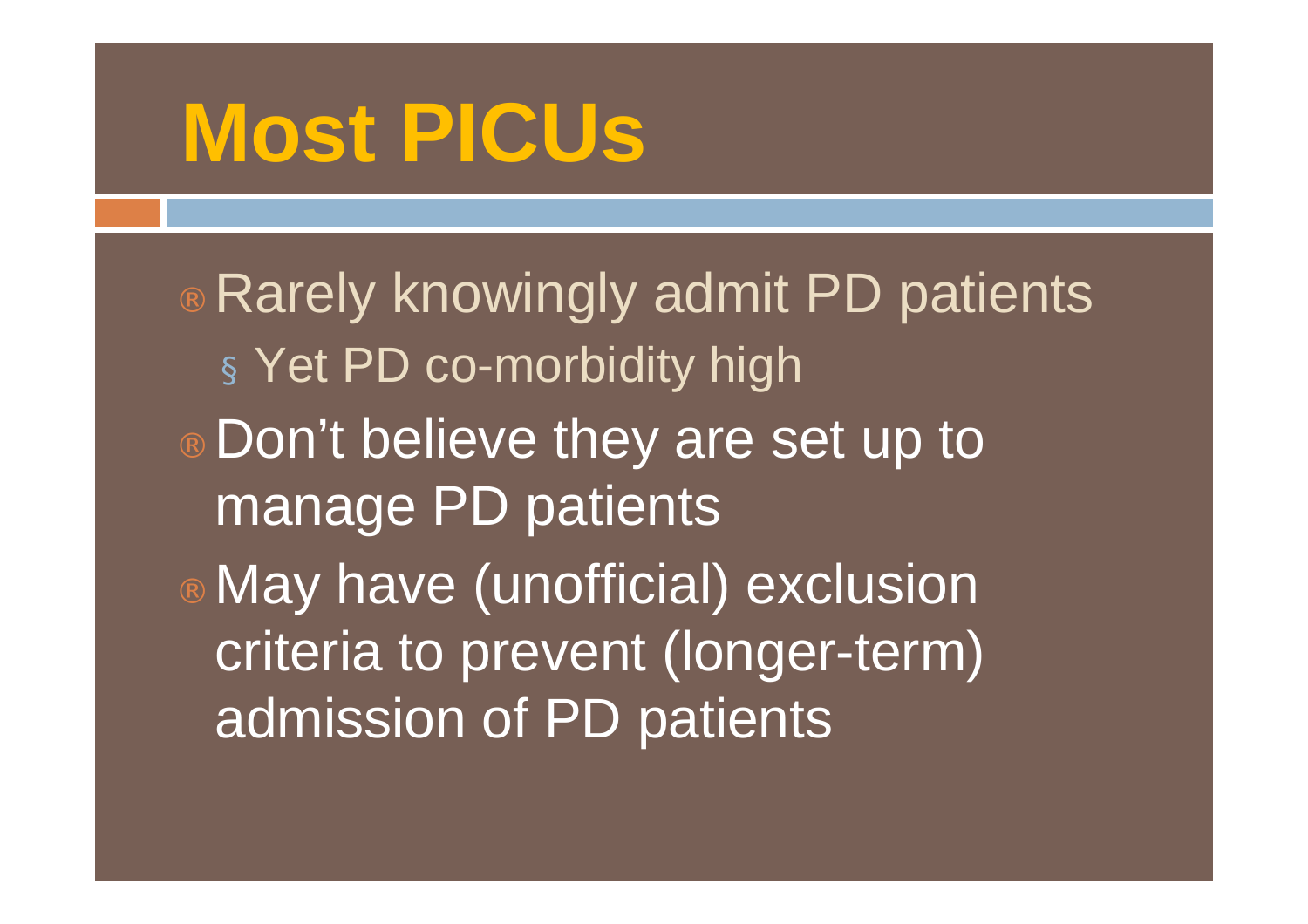### Research data on PD in PICU

#### Not much

- ¨ Bowers et al (2008) *Int Journal of Social Psychiatry*  $\infty$  Lit review, 50 papers
- ¨ Kasmi (2007) *Ir J Psych Med*
	- **¤ Review of PICU literature, no mention of PD**
- ¨ Dolan & Lawson (2001) *Psych Bulletin*
	- **¤ PICU in MSU**
	- $\alpha$  7% PICU admissions had primary PD, 24% secondary PD
- Beer et al (2001) Psychiatric Intensive Care
- National Minimum Standards for PICUs (DoH, 2002)
	- $\infty$  Exclusion criteria but not including PD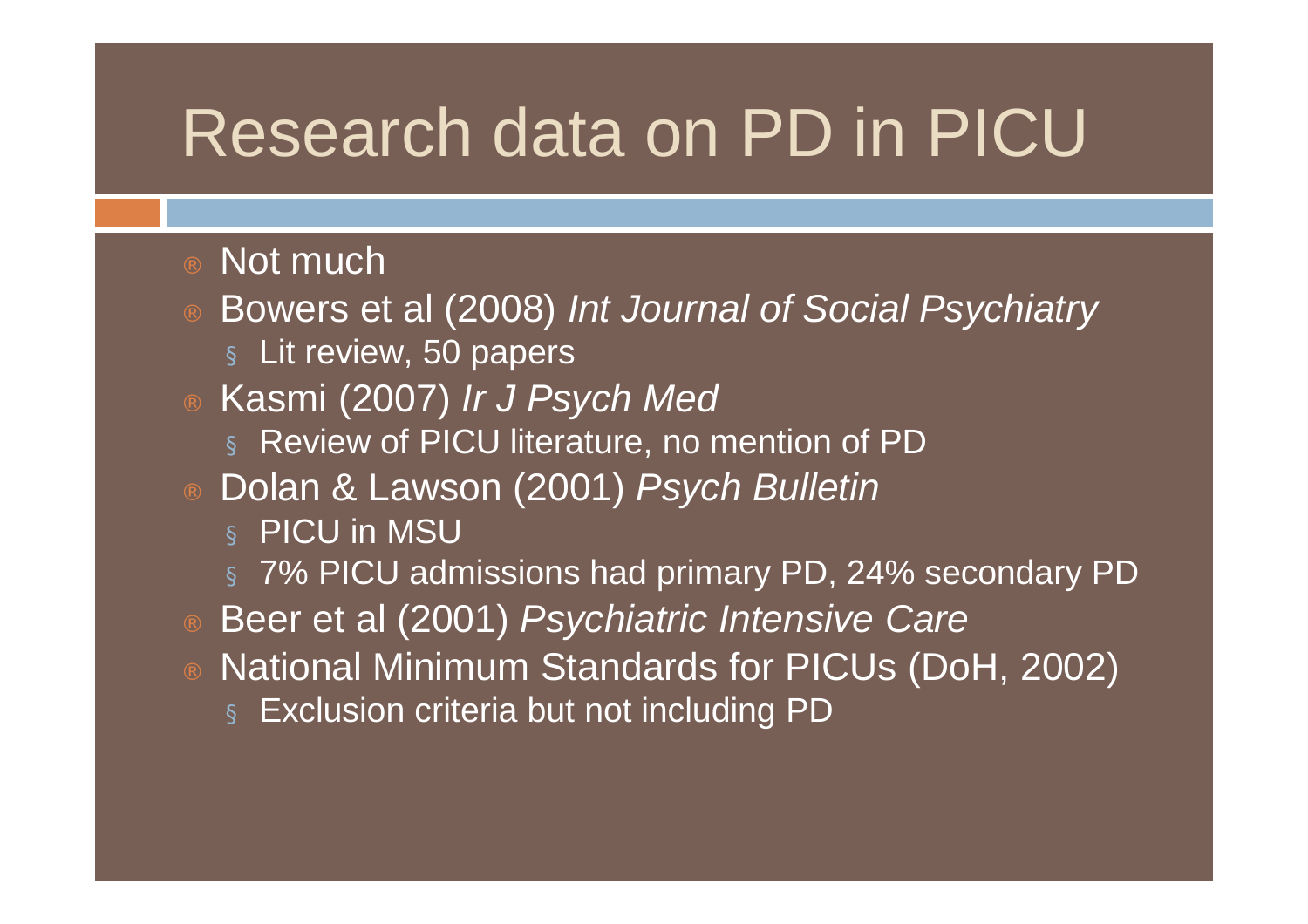### **PD IC: Bespoke or off the peg?**

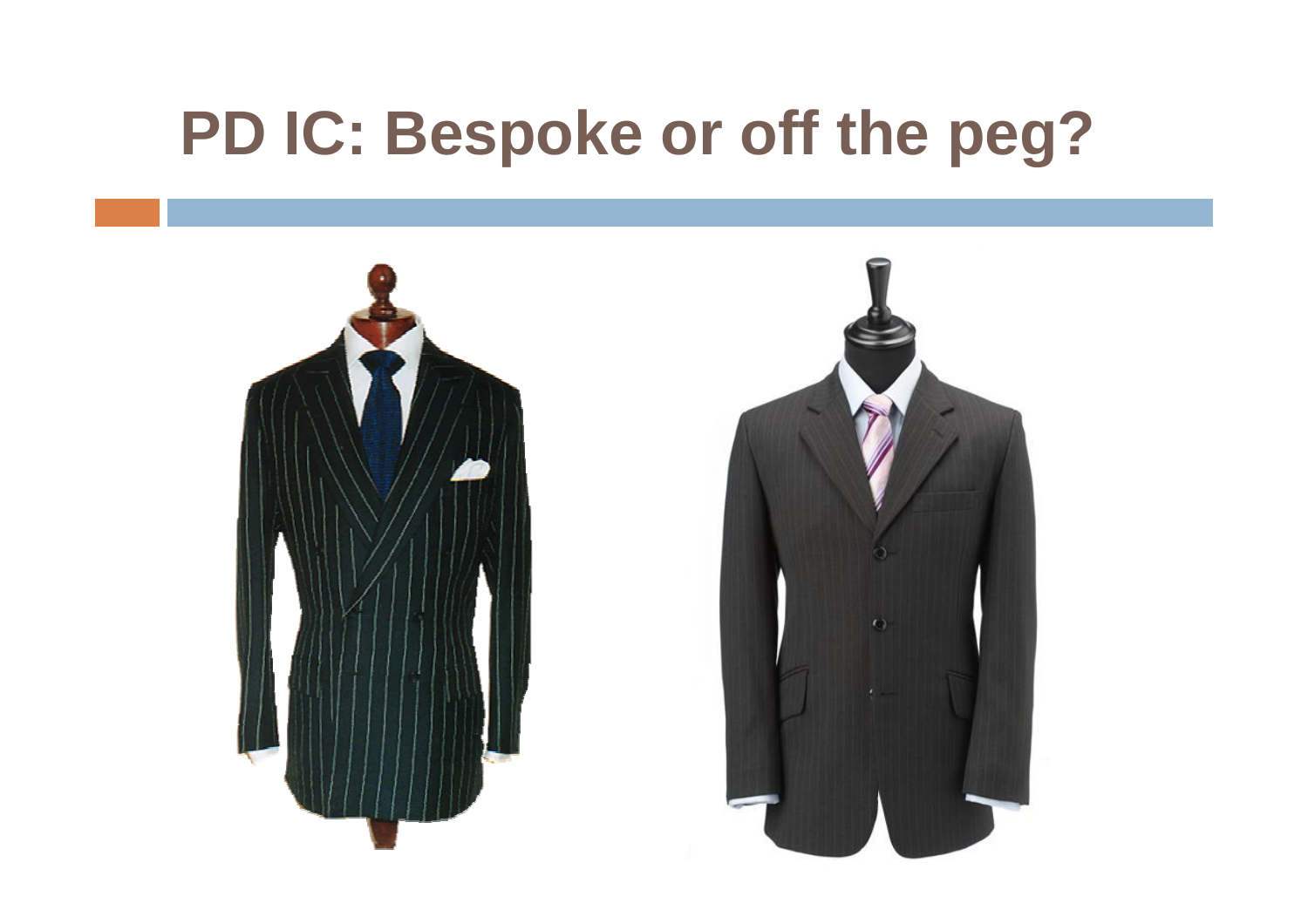## Models of 'Intensive' Care for PD: Rampton Experience

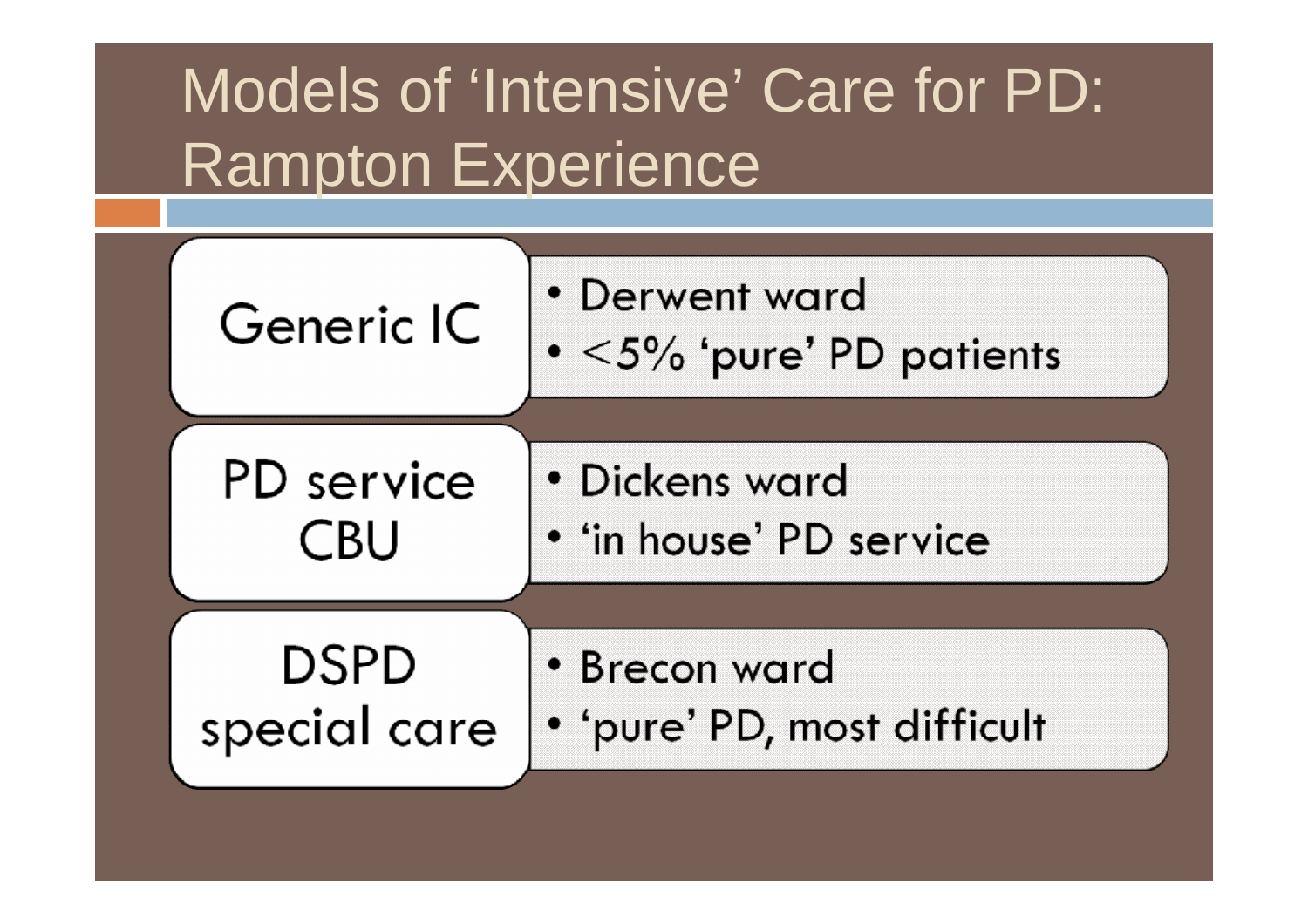## Characteristics of PD IC management

¨ 'cold' (ie not rapid) assessment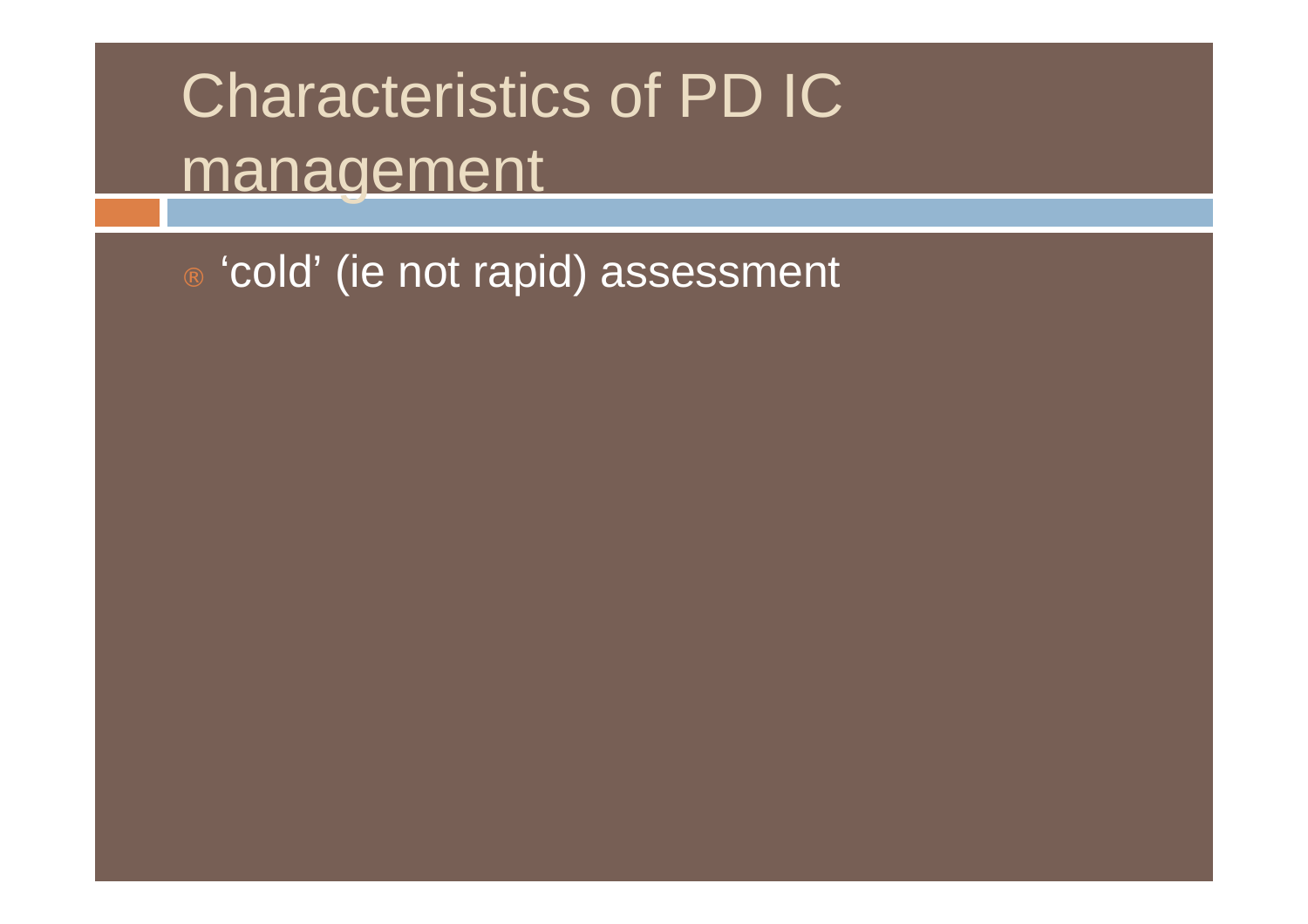### **DSPD rapid response service?**

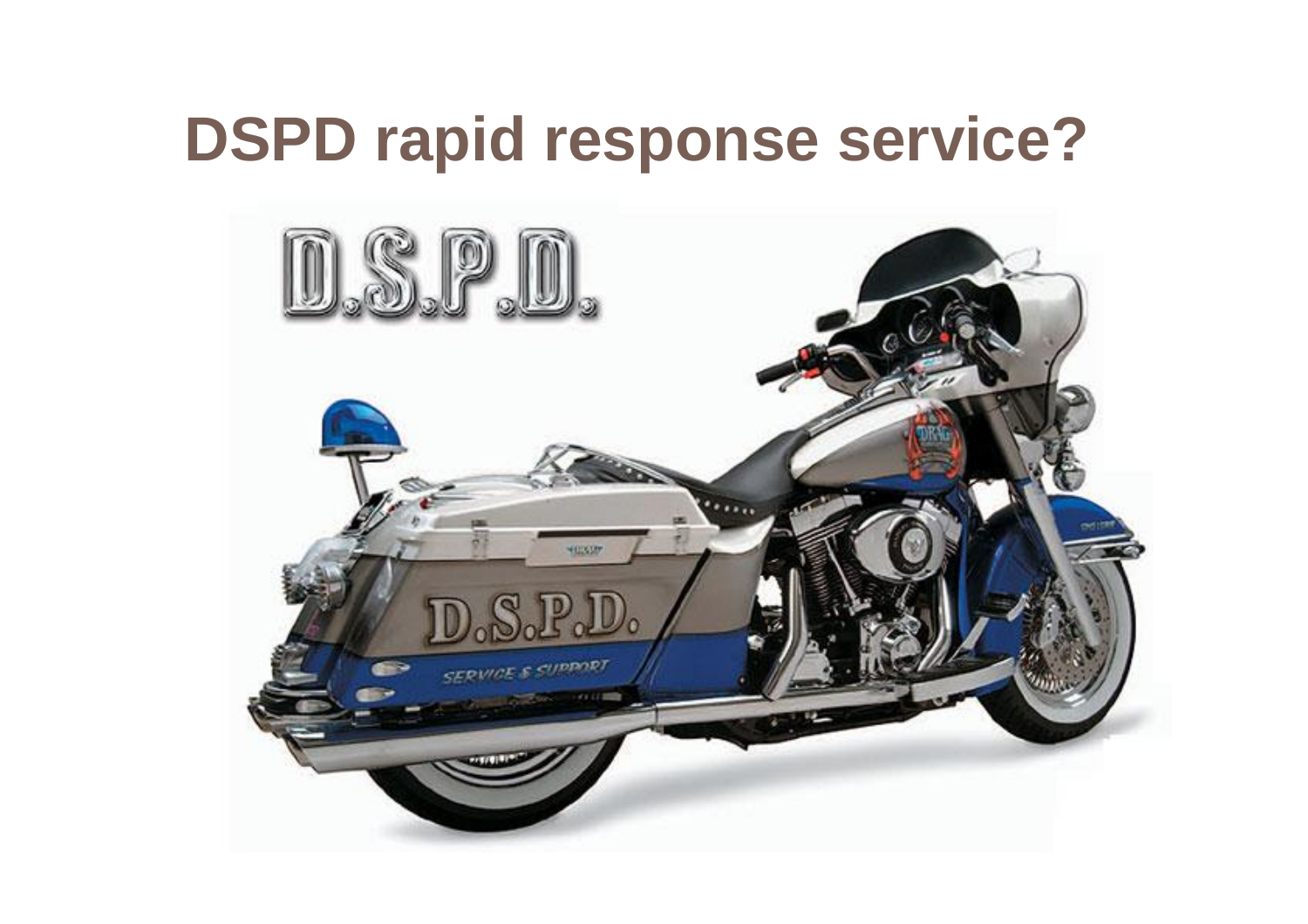Characteristics of PD IC management

- ¨ 'cold' assessment
- multi-disciplinary assessment (not just nursing)
- specific training & supervision
- admissions for weeks, not days
- clear, consistent & comprehensive philosophy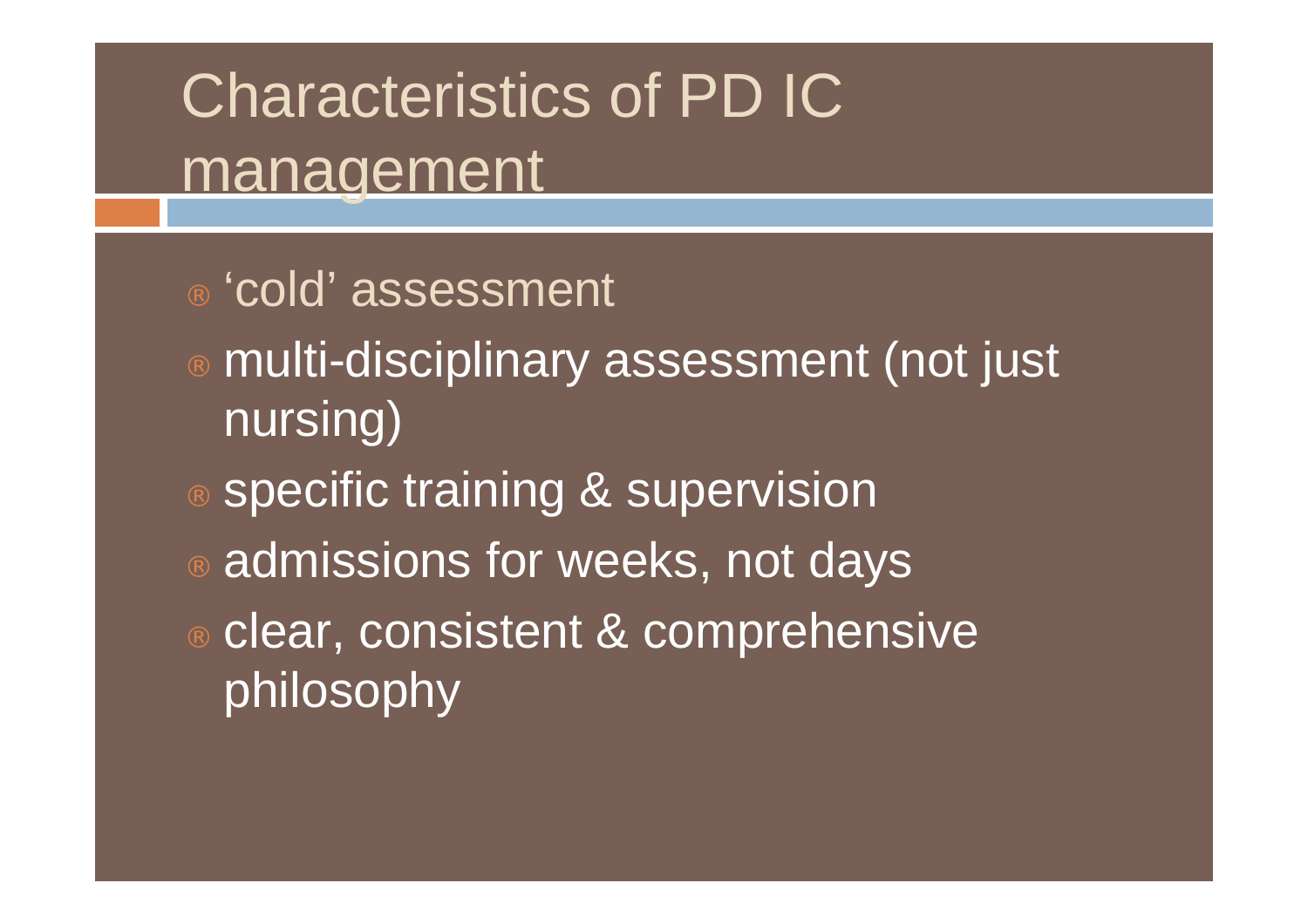#### PD PICU assessment issues

#### Co-morbidity

- ¤ Axis 1: anxiety, mania, psychosis, obsessionality
- ¤ Axis 2: DSM cluster A & C PDs n paranoid, avoidant & dependent
- **Formulation** 
	- **¤ Why, why now?**
- ¨ What's the plan?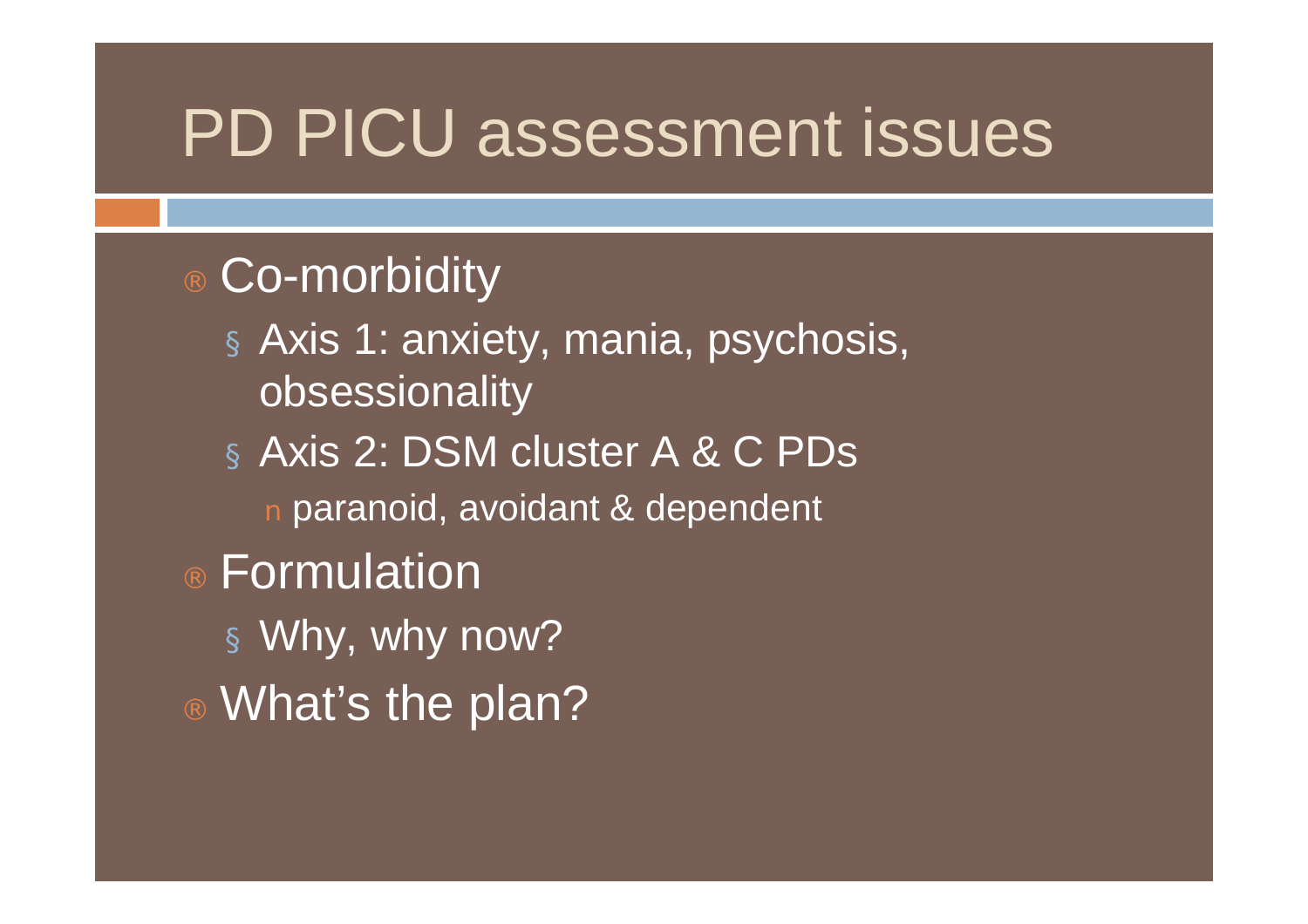## **Have a plan**

"If you don't know where you're going, you won't know how to get there"

**Mark Twain**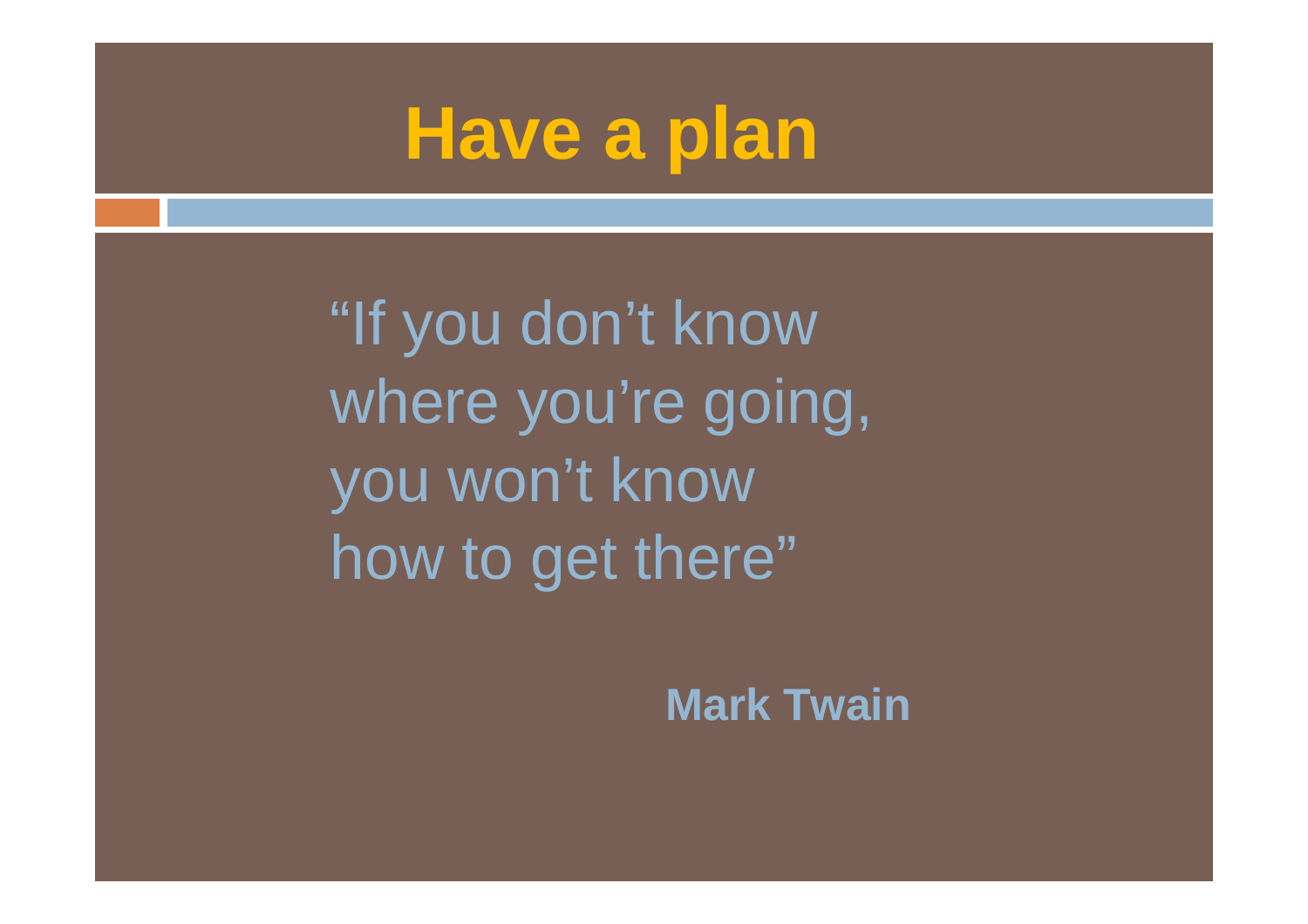### PD PICU assessment issues

#### Co-morbidity

- ¤ Axis 1: anxiety, mania, psychosis, obsessionality
- ¤ Axis 2: cluster A & C PDs
	- n paranoid, avoidant & dependent

#### ¨ Formulation

- ¤Why, why now
- ¤ Respite?

#### $\therefore$  The plan:

¤ Exit strategy, what's changed on the host ward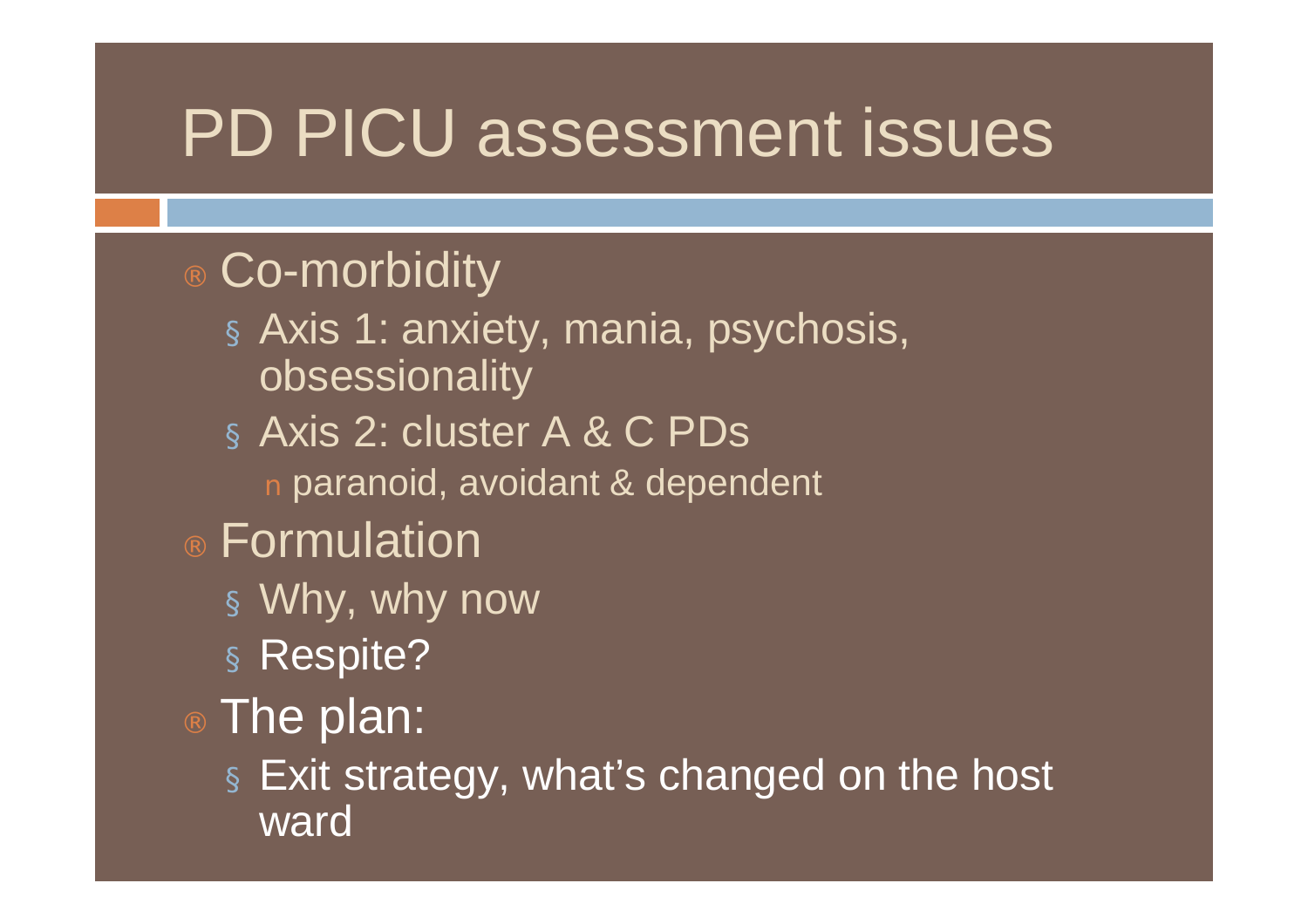#### No matter how often a snake sheds its skin... It's still a snake.

Altria is Philip Morris.

Why is Philip Morris changing its name? After decades of marketing to kids, deceiving the public and manipulating its products, Philip Morris now wants to hide from its past. But it can't hide this: More kids still smoke "Altria's" Marlboros than all other brands combined, 2,000 kids still get hooked on tobacco every day. 1 in 3 will die prematurely. Philip Morris may be changing its name, but it's not changing its ways.



+ AMERICAN

rican Hear

New Name. Same Deadly Habits. www.PhilipMontsCantHide.org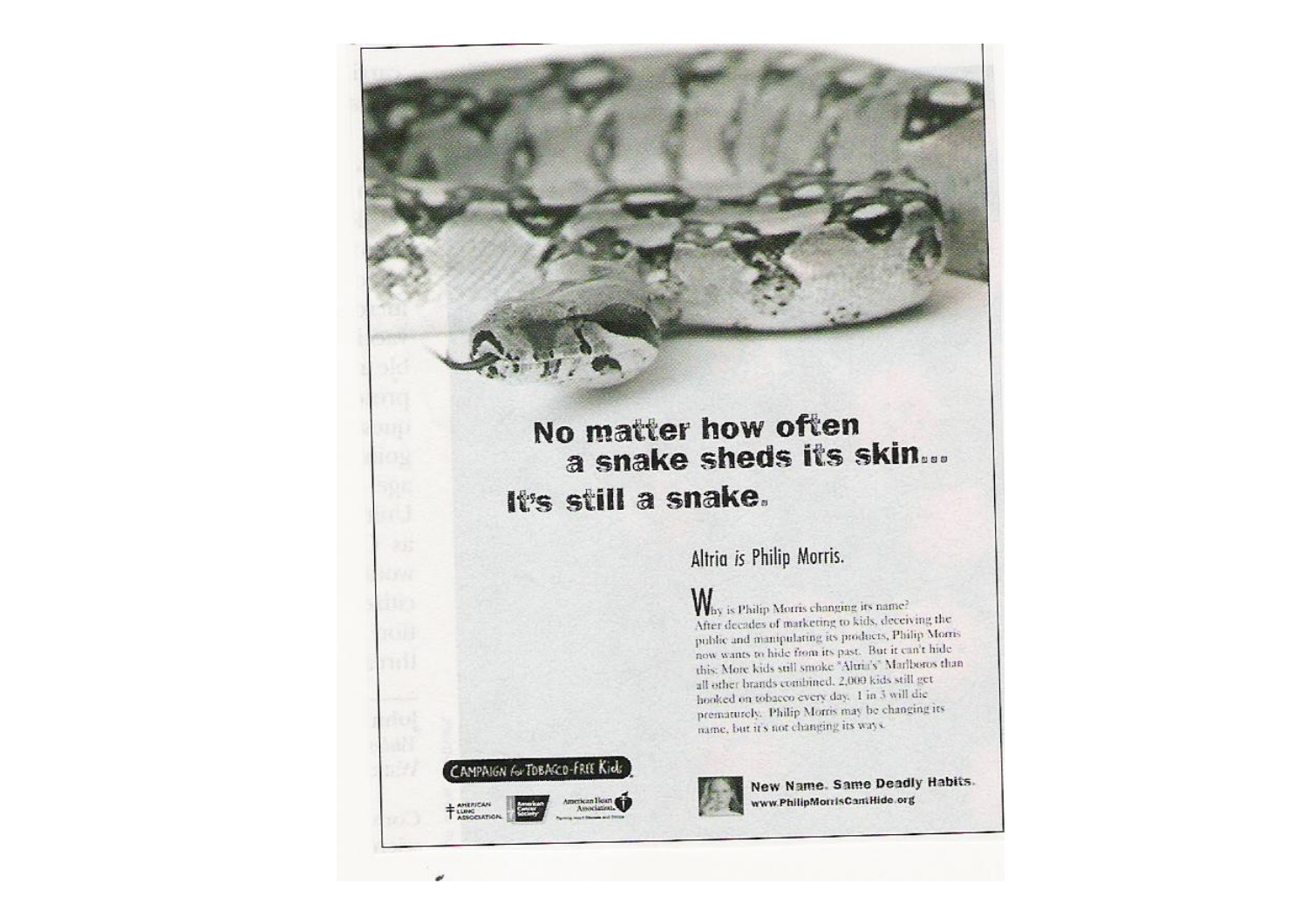### Looking after staff

#### **Supervision**

¤ Higher level of supervision required? n May be specific (PD) training issues ¤ Avoiding therapeutic nihilism

Promote positive (psychology) approach ¤ RAID (Reinforce Appropriate, Implode Destructive)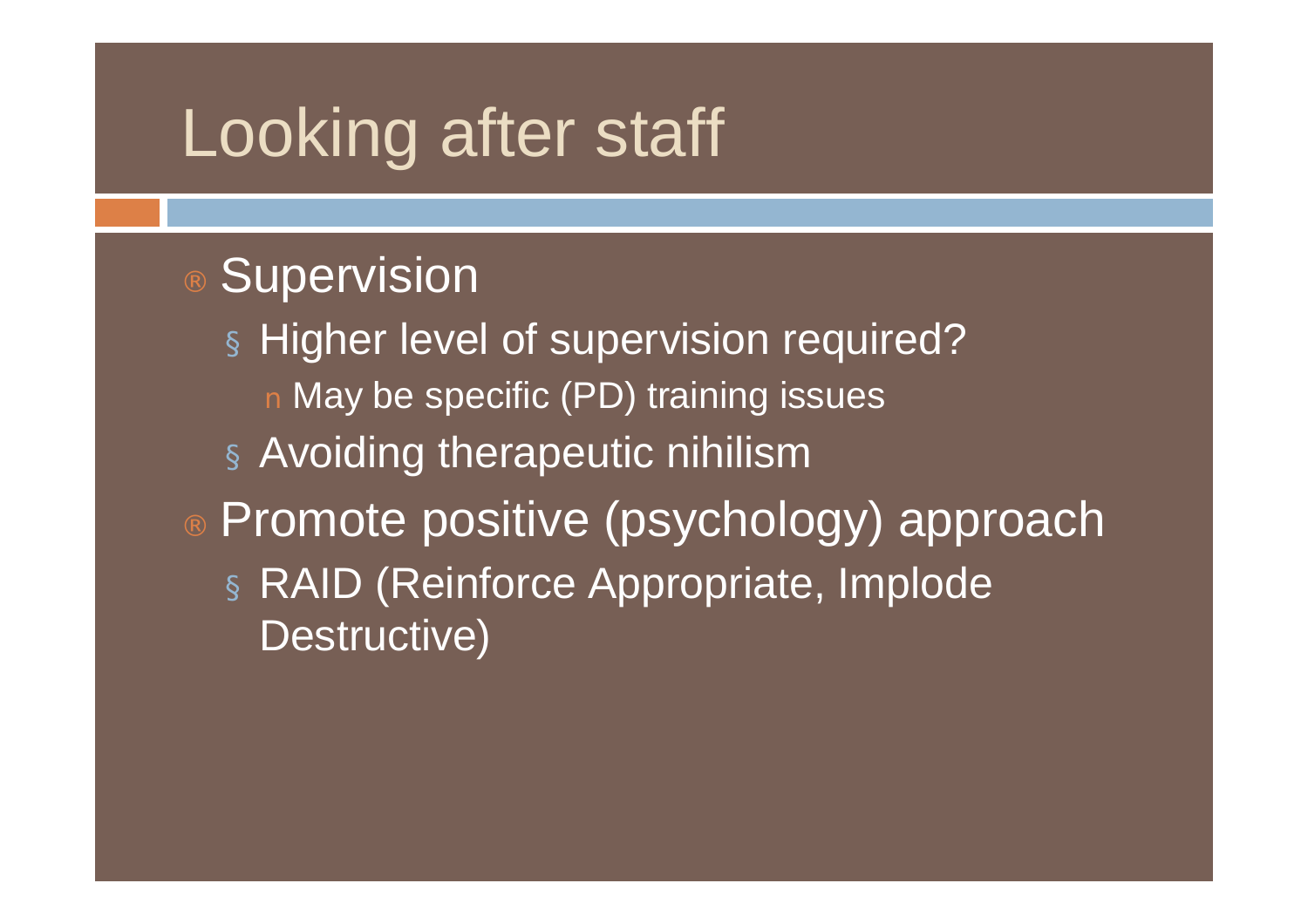#### **The RAID<sup>®</sup> Course**

Homepage : Course content : Planner : Principles : Become a tutor : Contact : Testimonials : Open courses

# **The RAID**<sup>®</sup>course

#### A relentlessly positive approach to working with extreme behaviour

Font-size  $A$   $A$  Print  $B$  Send  $\hat{\theta}$ 

Over 11,000 professionals have already attended The RAID Course in the UK. The RAID<sup>®</sup> Course is positive, relevant and delivered to the highest standards so that delegates know that they are being provided with the best training available today.

#### The RAID<sup>®</sup> Course is particularly applicable to:

- <sup>®</sup> Secure mental health facilities such as Special Hospitals, RSU's, PICU's and similar
- <sup>®</sup> Professionals in learning disability
- <sup>®</sup> People who are looking after children and adolescents

To bring The RAID® Course to your team, simply assemble a group of 6-16 professionals, find a good teaching room and provide refreshments if you want.

#### We do everything else.

A first class tutor comes to you to deliver the course, every delegate receives a workbook as a permanent record of the course content, we evaluate the course properly and send the evaluation to you, every delegate is registered on our database and has a certificate sent to them "Re-motivated me, reassured me. enlivened me: it made my brain work again." Social Worker

Your 7 RAID<sup>®</sup> options Now you can get RAIDing

more

in even more ways



"Very well presented, easily understood. Just an excellent course, all members of staff should attend compulsorily." Clinical Psychologist

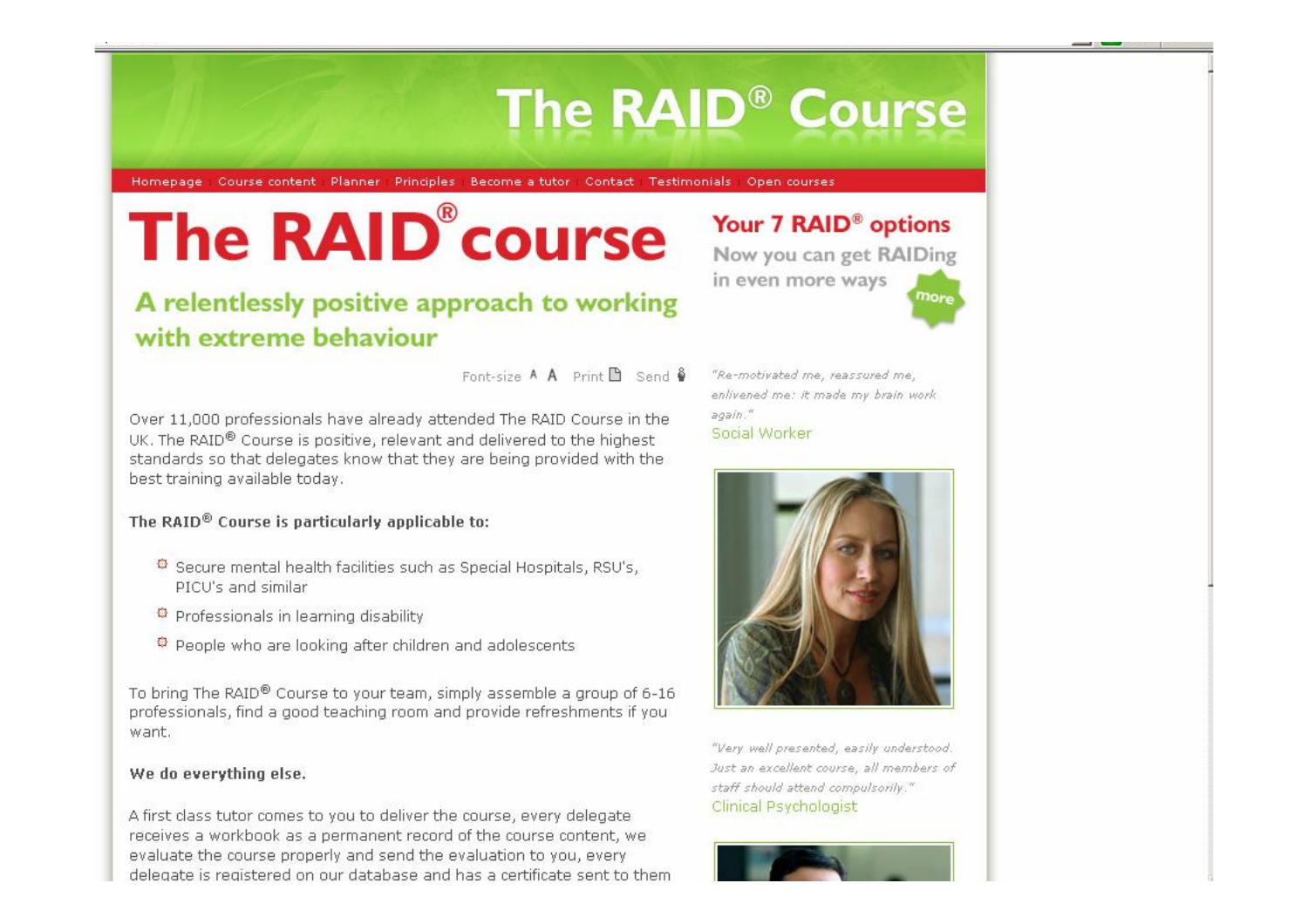## Mr PD, possible management

- **Brief 'crisis' admission recommended**
- Start exit plan
	- **¤ preparing the host ward**
	- $\alpha$  factors in the ward environment
- Awareness of underlying PD issues
- Likely benefits of de-stimulating environment ¤ predictable, boundaried, fewer illicit drugs
- Medication no longer sanctioned by NICE (but is used)